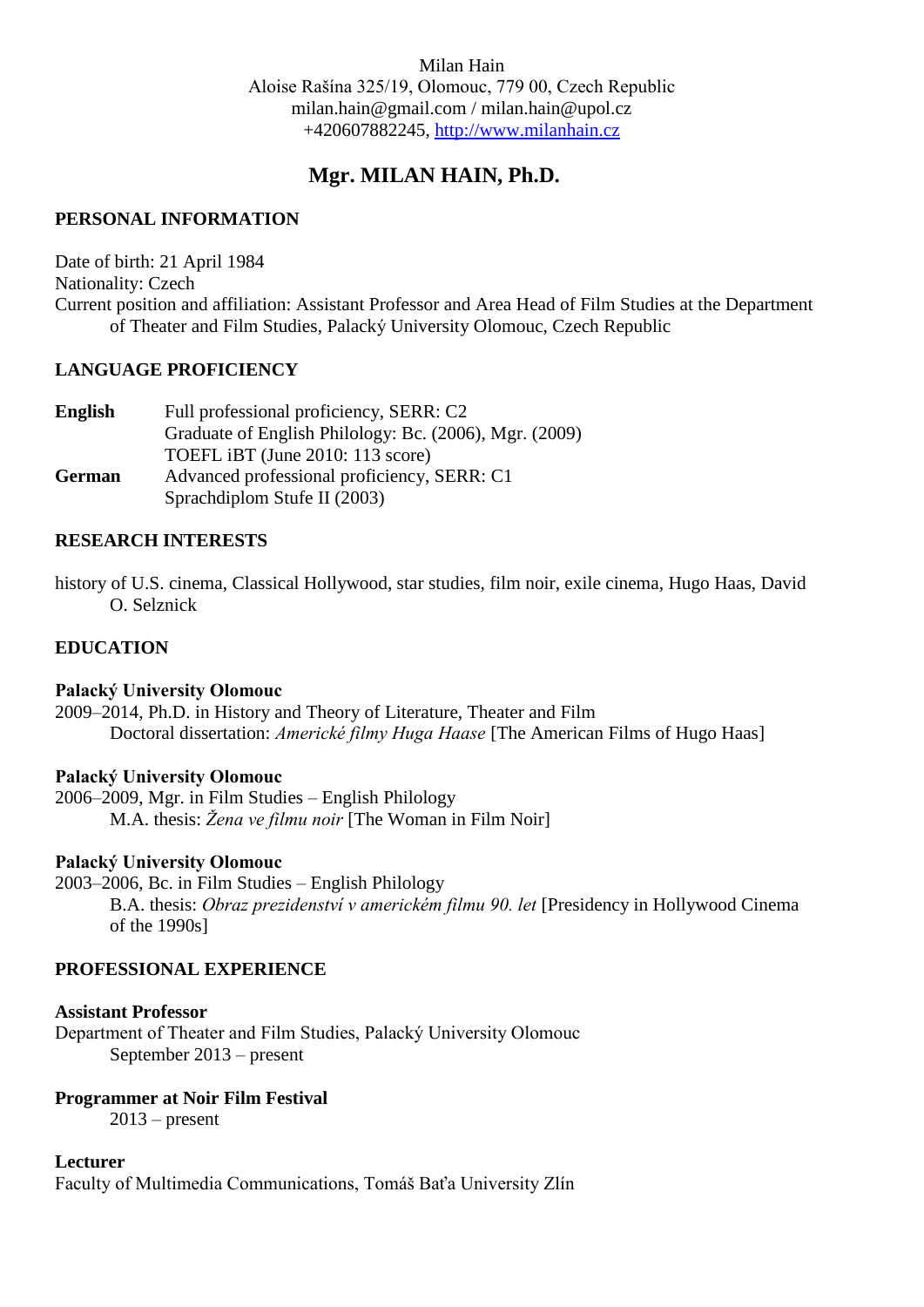February 2013 – July 2015, September 2016 – January 2017

### **UNIVERSITY SERVICE**

#### **Faculty**

Member of the Academic Senate of the Faculty of Arts  $2017 - 2020$ 

#### **Departmental**

Area Head of Film Studies

 $2017$  – present

Program director of Film Studies (undergraduate)

 $2017$  – present

Editor of *Czech and Slovak Journal of Humanities* (peer-review journal of Palacký University)  $2013 - 2020$ 

Coordinator of ERASMUS+ and other exchange programs

 $2014$  – present

I've taught numerous courses on various aspects of film history and film analysis and I've served as supervisor on 50+ B.A. and M.A. theses.

#### **AWARDS, GRANTS and FELLOWSHIPS**

Special Recognition Award from the President of Palacký University, prof. Martin Procházka for the book *V tradici kvality a prestiže: David O. Selznick a výroba hvězd v Hollywoodu 40. a 50. let* [In the Tradition of Quality and Prestige: David O. Selznick and the Production of Stars in Hollywood of the 1940s and 50s] 2021 Visiting Research Fellow at the University of Lodz (Poland) 2021 "The Way Hollywood Sees It: Czech and Polish Identities on American Screen" Grant of the Czech Science Foundation 2017–2019 "Star-maker: David O. Selznick and the Hollywood Star System, 1935–1957" Bill Douglas Cinema Museum (University of Exeter) Visiting Researcher Stipend 2018 Special Recognition Award from the President of Palacký University, prof. Jaroslav Miller for the book *Hugo Haas a jeho (americké) filmy* [Hugo Haas and His (American) Films] 2016 Harry Ransom Center Research Fellowship in the Humanities 2014–2015 "Courting Europe: Selznick (Goes) International" Student Grant Competition 2013, Palacký University "Osudová osamělost: Václav Krška v kontextu československé kinematografie" [Fateful Loneliness: Václav Krška and Czechoslovak Cinema] (head of the research team) Student Grant Competition 2013, Palacký University "V mezích přípustnosti: cenzura ve filmu a televizi" [Within the Limits of Admissibility: Censorship in Film and Television] (head of the research team) Fulbright Scholarship for Postgraduate Study (Visiting research student) 2011/2012 University of California, Santa Barbara Student Grant Competition 2011, Palacký University "Hugo Haas: mezi středoevropskou a americkou kulturou" [Hugo Haas: Between Central European and American Culture] (member of the research team)

### **MEMBERSHIP**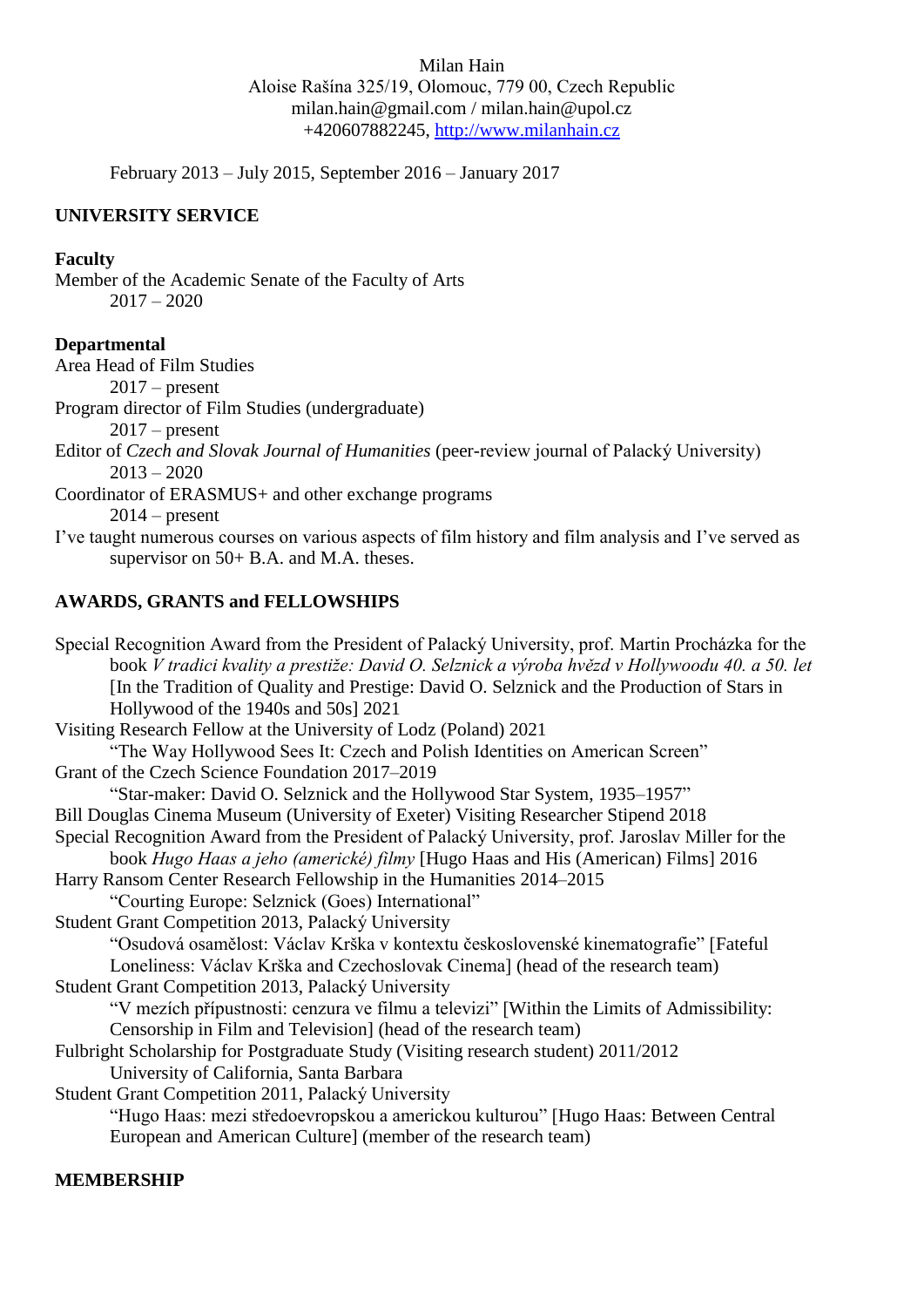25 FPS, o.s. [\(www.25fps.cz\)](http://www.25fps.cz/)

editor of online film magazine, 2007 – present (editor-in-chief, 2009–2012) European Communication Research and Education Association (ECREA) January 2021 – present The International Association for Media and History (IAMHIST) January 2019 – present Society for Cinema and Media Studies (SCMS) June 2012 – present

### **SELECTED PUBLICATIONS**

### **Books**

- *Starmaker: David O. Selznick and the Production of Stars in Studio-Era Hollywood*, author. Jackson: University Press of Mississippi, forthcoming.
- *V* tradici kvality a prestiže: David O. Selznick a výroba hvězd v Hollywoodu 40. a 50. let [In the Tradition of Quality and Prestige: David O. Selznick and the Production of Stars in Hollywood of the 1940s and 50s]. Prague: Casablanca, 2021, 317 pp.
- *Osudová osamělost: Obrysy filmové a literární tvorby Václava Kršky* [Fateful Loneliness: Václav Krška and Czechoslovak Cinema]. Prague: Casablanca, 2016. (Chapter "'Pocit neomezené fantazie': *Housle a sen* a žánr životopisného filmu" ['The Sense of Unbridled Fantasy: *The Violin and the Dream* and the Biopic], p. 102–136.)
- *Hugo Haas a jeho (americké) filmy* [Hugo Haas and His (American) Films]. Prague: Casablanca, 2015, 376 pp.
- *V* mezích přípustnosti: cenzura ve filmu a televizi [Within the Limits of Admissibility: Censorship in Film and Television], editor. Olomouc: Palacký University Press, 2014. (Chapter "Hugo Haas a hollywoodská autocenzura v 50. Letech" [Hugo Haas and Hollywood Self-Censorship in the 1950s], p. 13–42.)
- *Hugo Haas: mezi středoevropskou a americkou kulturou* [Hugo Haas: Between Central European and American Culture], co-editor. Olomouc: Palacký University Press, 2012. (Chapter "Korespondence Huga Haase z amerického a rakouského exilu", p. 163–182.)

#### **Book chapters**

- "Clash of the Titans: The Hidden Collaboration of William Wyler and David O. Selznick on *Carrie* (1952)." In: *ReFocus: William Wyler*. Edinburgh: Edinburgh University Press, forthcoming.
- "Expressionism, Existentialism, and Socialism in *Scars of the Past* (1958)." In *World Cinema Through a Noir Lens: Dark Tensions*. Edinburgh: Edinburgh University Press, forthcoming.
- "'No happy ending for this one': Hugo Haas a jeho americké filmy z prostředí filmového průmyslu" ["No Happy Ending for This One": Hugo Haas' American Films about Hollywood Filmmaking]. In Michal Sýkora, ed. *Pohled odjinud* [A View from Elsewhere]. Olomouc: Palacký University Press, 2014, p. 179–192.
- "Dark Horizons West: Vliv klasického filmu noir na westernový žánr" [Dark Horizons West: The Influence of Classic Film Noir on the Western Genre]. In Luboš Ptáček and Jan Švábenický, eds. *Proměny westernu: Pluralita žánrových, estetických a ideologických konceptů* [Transformations in the Western – Plurality in Its Genre, Esthetic and Ideological Concepts]. Olomouc: Palacký University Press, 2013, p. 47–73.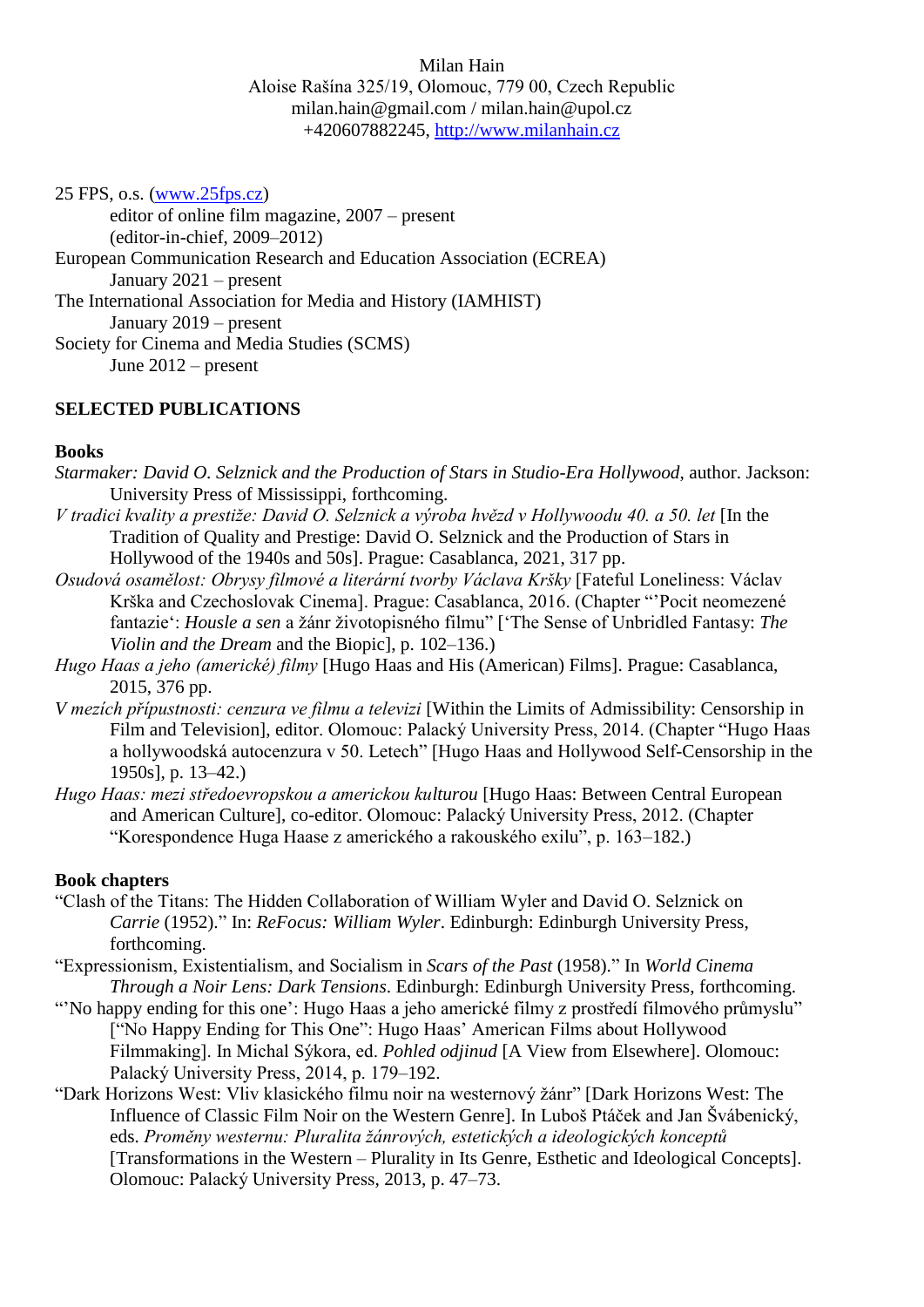- "Američané také natáčejí filmy noir: Francouzské texty ze 40. a 50. let o americkém filmu noir" [Americans Are Also Making Noir Films: French Texts from the 1940s and 50s about American Film Noir]. In Michal Michalovič and Martin Kaňuch, eds. *Poetika zločinu. Francúzsky film noir* [Poetics of Crime: French Film Noir]. Bratislava: Producer s.r.o., 2012, p. 77–93.
- "Exulantství v amerických filmech Huga Haase" [Exile in American Cinema of Hugo Haas]. In Zuzana Zemanová and Lenka Pořízková, eds. *Cizinec-vyhnanec-přistěhovalec* [Foreigner-Exile-Immigrant]. Olomouc: Palacký University Press, 2012, p. 199–204.

## **Catalogs edited**

- *Seminář archivního filmu: Herzog a Kinski* [Seminar of Archival Films: Herzog and Kinski]. Uherské Hradiště: 2011.
- *Seminář britského filmu: John Lennon* [Seminar of British Films: John Lennon]. Uherské Hradiště: 2010.

### **Journal articles and book reviews**

- "Looking for 'I': Casting the Unnamed Heroine in Alfred Hitchcock and David O. Selznick's Adaptation of *Rebecca*." *Revue LISA/LISA e-journal*, 2021, vol. 19, no. 52. DOI: [https://doi.org/10.4000/lisa.13470.](https://doi.org/10.4000/lisa.13470)
- "From Stars to Starmakers: Spotlighting the Producers of Popular Screen Identities." *Slovenské divadlo*, 2021, vol. 69, no. 3, pp. 307–321. DOI: [https://doi.org/10.31577/sd-2021-0022.](https://doi.org/10.31577/sd-2021-0022)
- "Multiple Authorship in *Anna Karenina* (1935): Adapting Tolstoy's Literary Classic in the Hollywood Studio Era." *Journal of Adaptation in Film and Performance*, 2020, vol. 13, no. 3, pp. 203–222. DOI: [https://doi.org/10.1386/jafp\\_00028\\_1.](https://doi.org/10.1386/jafp_00028_1)
- "Hollywood Film as Therapy: Hugo Haas, Trauma, and Survivor Guilt." *Jewish Film and New Media*, 2019, vol. 7, no. 1, pp. 1–22. DOI:

[https://doi.org/10.13110/jewifilmnewmedi.7.1.0001.](https://doi.org/10.13110/jewifilmnewmedi.7.1.0001)

- "The Essential Films of Ingrid Bergman" (review). *Czech and Slovak Journal of Humanities*, 2019, no. 1, p. 94–95.
- "Nobody's Girl Friday" (review). *Czech and Slovak Journal of Humanities*, 2019, no. 1, p. 96–97.
- "David O. Selznick: Starmaker." *The Bill Douglas Cinema Museum Blog*, 2019, available here: [http://www.bdcmuseum.org.uk/news/david-selznick-starmaker-by-milan-hain/.](http://www.bdcmuseum.org.uk/news/david-selznick-starmaker-by-milan-hain/)
- "Film noir znovuzrozený: Počátky neonoiru v Americe" [Film Noir Reborn: The Beginnings of Neonoir in America]. *Cinepur*, 2018, vol. 27, no. 118, p. 48–52.
- "The CIA in Hollywood: How the Agency Shapes Film and Television (Revised and Updated Edition)" (review). *Czech and Slovak Journal of Humanities*, 2017, no. 1, p. 112–114.
- "Fellows Find: David O. Selznick constructs a 'natural beauty'." *Cultural Compass at the Harry Ransom Center*, 2016, available here: [http://blog.hrc.utexas.edu/2016/05/31/fellows-find](http://blog.hrc.utexas.edu/2016/05/31/fellows-find-david-o-selznick-constructs-a-natural-beauty/)[david-o-selznick-constructs-a-natural-beauty/.](http://blog.hrc.utexas.edu/2016/05/31/fellows-find-david-o-selznick-constructs-a-natural-beauty/)
- "Hitchcock à la De Palma." *Film a doba*, 2016, vol. 62, no. 1, p. 28–31.
- "Film and History (James Chapman, 2013)" (review). *Czech and Slovak Journal of Humanities*, 2015, no. 1, p. 124–125.
- "The Birth of the Tramp: A 100th Anniversary Celebration." *Czech and Slovak Journal of Humanities*, 2015, no. 1, p. 128–130.
- "Hugo Haas: Hollywood's Independent Pioneer." *Humanities and Social Sciences Review*, 2013, vol. 2, no. 2, CD-ROM, p. 177–182.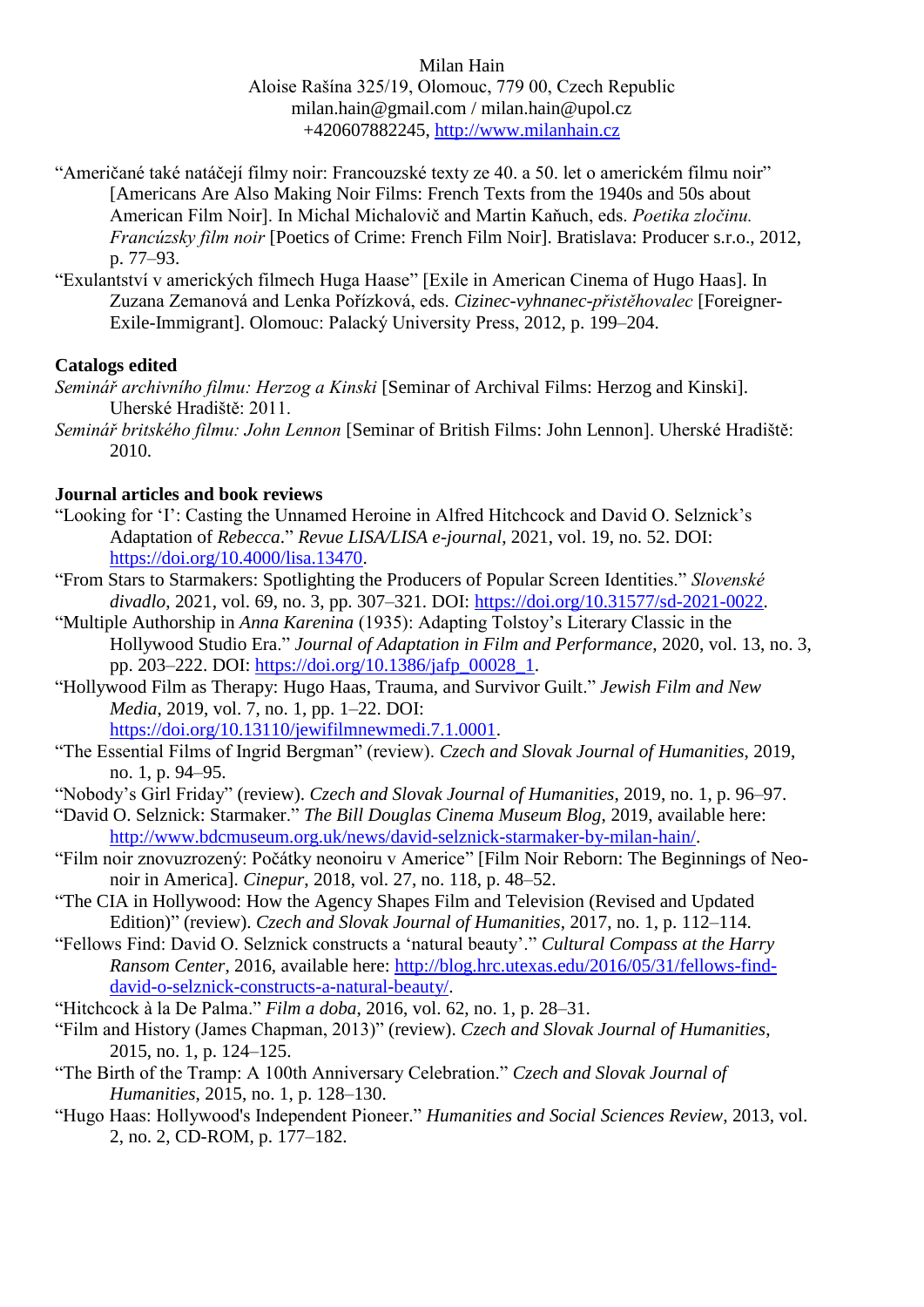- "Hugo Haas. Forgotten Émigré." *Noir City*, winter 2012, vol. 7, no. 3. p. 68–76. Also available in print as "Hugo Haas. Forgotten Émigré." In Donald Malcolm, ed. *Noir City Annual 5*. San Francisco, Los Angeles, New York: The Film Noir Foundation, 2013, p. 95–104.
- "Review of *Gustav Machatý. The Longing to Make a Film. The Person of the Director against the Background of the History of Cinematography*." *Czech and Slovak Journal of Humanities*  (Theatre, Film and Media Studies), 2012, no. 2, p. 105–106.
- "Několik tendencí amerického nezávislého filmu" [Certain Tendencies of American Independent Cinema]. *Film a doba*, 2011, vol. 57, no. 2/3, p. 103–112.
- Dozens of texts (analyses, interviews, reviews, translations) for the online magazine *25fps*. Most available here: [http://25fps.cz/tag/milan-hain/.](http://25fps.cz/tag/milan-hain/)

## **CONFERENCE PAPERS**

- "When Hollywood Cared: The Representation of Czechoslovakia in Hollywood Cinema of World War II," Elsewhere from an American Perspective: Foreign Places in American Cinema Université d'Artois, 5 May 2022.
- "To Tell or Not to Tell: The Rhetorical Strategies in Trailers for Films with a Surprise Twist," #spoiltheconference – An Interdisciplinary Conference on Spoilers, 18 March 2022.
- "The Starmaker on the Screen: David O. Selznick and the Figure of the Producer in A Star Is Born (1937) and The Bad and the Beautiful (1952)," Behind the Screen and Off the Stage: Film and Television Representations of American Entertainment, online, 11 November 2021.
- "When the Duty Calls: Vivien Leigh and David O. Selznick after Gone with the Wind Vivien Leigh," "I'm not a Film Star, I'm an Actress," International Conference on Vivien Leigh, online, 16 October 2021.
- "From Shy Tomboy to Queer Icon: Kristen Stewart and Embodying/Overcoming Anxiety in Contemporary Hollywood," Celebrity and Crisis, Celebrity in Crisis (University of Bologna), online, 13 May 2021.
- "Betty Grable? Not Our Kind of Star: David O. Selznick and the Construction of Prestige Stardom," Society for Cinema and Media Studies Virtual Conference, online, 18 March 2021.
- "Not Another Swedish Sphinx: Greta Garbo, Ingrid Bergman, and the Hollywood Star Machine," "The Faces of Garbo": Construction of a Global Star Image, ENS, Lyon, France, 12 March 2020.
- "From Stars to Starmakers: Spotlighting the Producers of Popular Screen Identities," Research Methods in Film Studies: Challenges and Opportunities (ECREA Film Studies Conference), Ghent, Belgium, 18 October 2019.
- "Looking for 'I': Casting the Unnamed Heroine in Alfred Hitchcock and David O. Selznick's Adaptation of Rebecca," Daphne Du Maurier: A Critical Reassessment – An International Interdisciplinary Conference, Le Mans Université, France, 27 June 2019.
- "'Heavy Russian Drama': Adapting Anna Karenina in the Hollywood Studio Era," British Association for Slavonic and East European Studies Annual Conference (BASEES) Fitzwilliam College, Cambridge, UK, 13 April 2018.
- "Hollywood Film as Therapy: Hugo Haas, Trauma, and Survivor Guilt," 24th Annual International Conference on Jewish Studies (SEFER), Moscow, Russian Federation, 30 January 2017.
- "Courting Europe: David O. Selznick and His Transnational Stars," Society for Cinema and Media Studies Conference, Atlanta, U.S., 31 March 2016.
- "Invisible Presence: Pavel Haas and the Films of His Brother Hugo," Pavel Haas Study Day, Cardiff, United Kingdom, 30 January 2016.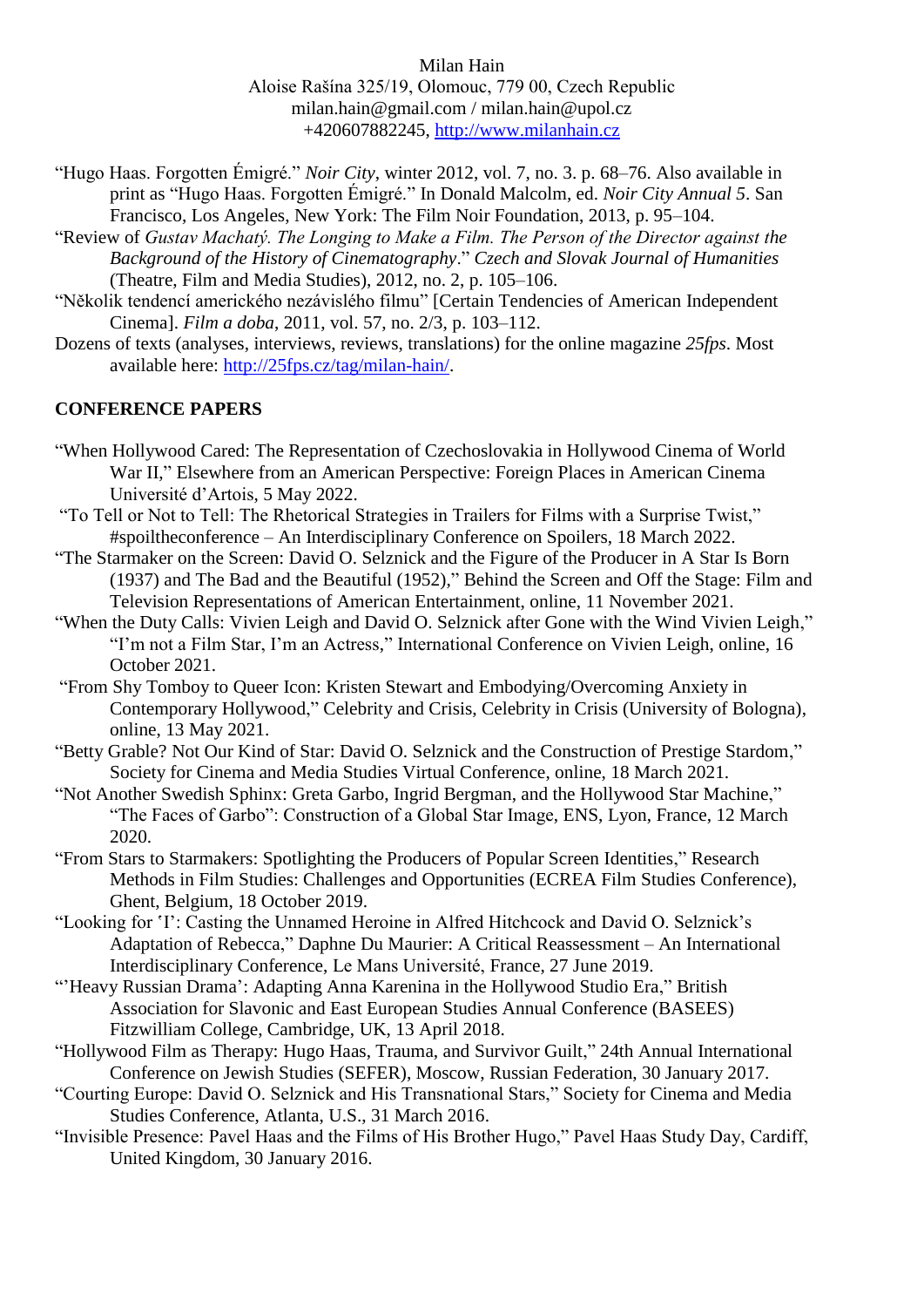- "*L.A. Noire*: Reconstructing Los Angeles of 1947," City as a Culture-based Text Conference, Lublin, Poland, 12 October 2015.
- "Where Is Film Noir Today? Film Noir Canons and Mapping the Noir Territory," Film & History Conference, Madison, U.S., 31 October 2014.
- "Chaplin, the Little Tramp and Czechoslovakia," The Birth of the Tramp: A 100th Anniversary Celebration, Bologna, Italy, 27 June 2014.
- "No happy ending for this one": Hugo Haas a jeho americké filmy z prostředí filmového průmyslu ["No Happy Ending for This One": Hugo Haas' American Films about Hollywood Filmmaking], A View from Elsewhere, Olomouc, 20 June 2014.
- "Hugo Haas and His Independent Production Company," Screen Industries in East-Central Europe, Olomouc, 1 December 2013.
- "Hugo Haas: Hollywood's Independent Pioneer" (poster), Euro-American Conference for Academic Disciplines, Bad Hofgastein, Austria, 18 June 2013.
- "Hugo Haas: Hollywood's Independent Pioneer," English Student Conference 2013, Olomouc, 13 May 2013.
- "The American Films of Hugo Haas," Conference for Ph.D. students at Masaryk University Brno, Czech Republic, 26 May 2011.
- "Exulantství v amerických filmech Huga Haase" [Exile in American Cinema of Hugo Haas], Symposium Foreigner, Exile, Immigrant, Olomouc, 17 March 2011.

## **INVITED LECTURES and PANEL DISCUSSIONS**

- "Život a dílo rodilého Kroměřížana Roberta Landa" [The Life and Work of Kroměříž-born Film Director Robert Land], Nechtěný rodák Robert Land, Muzeum Kroměřížska, Kroměříž, Czech Republic, 17 September 2020.
- "Doteky zla: Úvod do amerického filmu noir" [Touches of Evil: Introduction to American Film Noir], Film Noir Festival at Úsmev cinema, Košice, Slovakia, 9 November 2019.
- "'Bídnými ulicemi musí kráčet muž': Raymond Chandler, Philip Marlowe a vývoj amerického filmu noir" ['Down These Mean Streets a Man Must Go: Raymond Chandler, Philip Marlowe and the Development of American Film Noir], 45th Summer Film School, Uherské Hradiště, 29 July 2019.
- "Josef Kopta a Hugo Haas (komentované čtení z korespondence)" [Josef Kopta and Hugo Haas (reading from correspondence with commentary)], Kulturní středisko U Tří líp, Libochovice, 24 June 2019.
- "Pryč od minulosti: Hugo Haas v Americe" [Out of the Past: Hugo Haas in America], Moravská zemská knihovna Brno, 13 March 2018.
- "Hollywoodský film jako terapie: Hugo Haas a vina za přežití" [Hollywood Film as Therapy: Hugo Haas and the Survivor Guilt], Science Café Olomouc, 14 February 2017.
- "Mezi Barrandovem a Hollywoodem" [Between Barrandov and Hollywood], Jewish Museum, Prague, 29 February 2016.
- "Orson Welles: Od zázračného dítěte k vyděděnci" [Orson Welles: Enfant Terrible Becomes an Outcast], Noir Film Festival 2015, Křivoklát, 23 August 2015.
- "Hugo Haas in the U. S.," Council on International Educational Exchange (CIEE), Prague, 21 April 2015.
- "Hugo Haas in the U. S.," Council on International Educational Exchange (CIEE), Prague, 7 October 2014.
- "Hugo Haas: Z Evropy do Hollywood a zase zpět" [Hugo Haas: From Europe to Hollywood and Back], Hugo Haas in the U.S. 40–62, Olomouc, 9 April 2013.